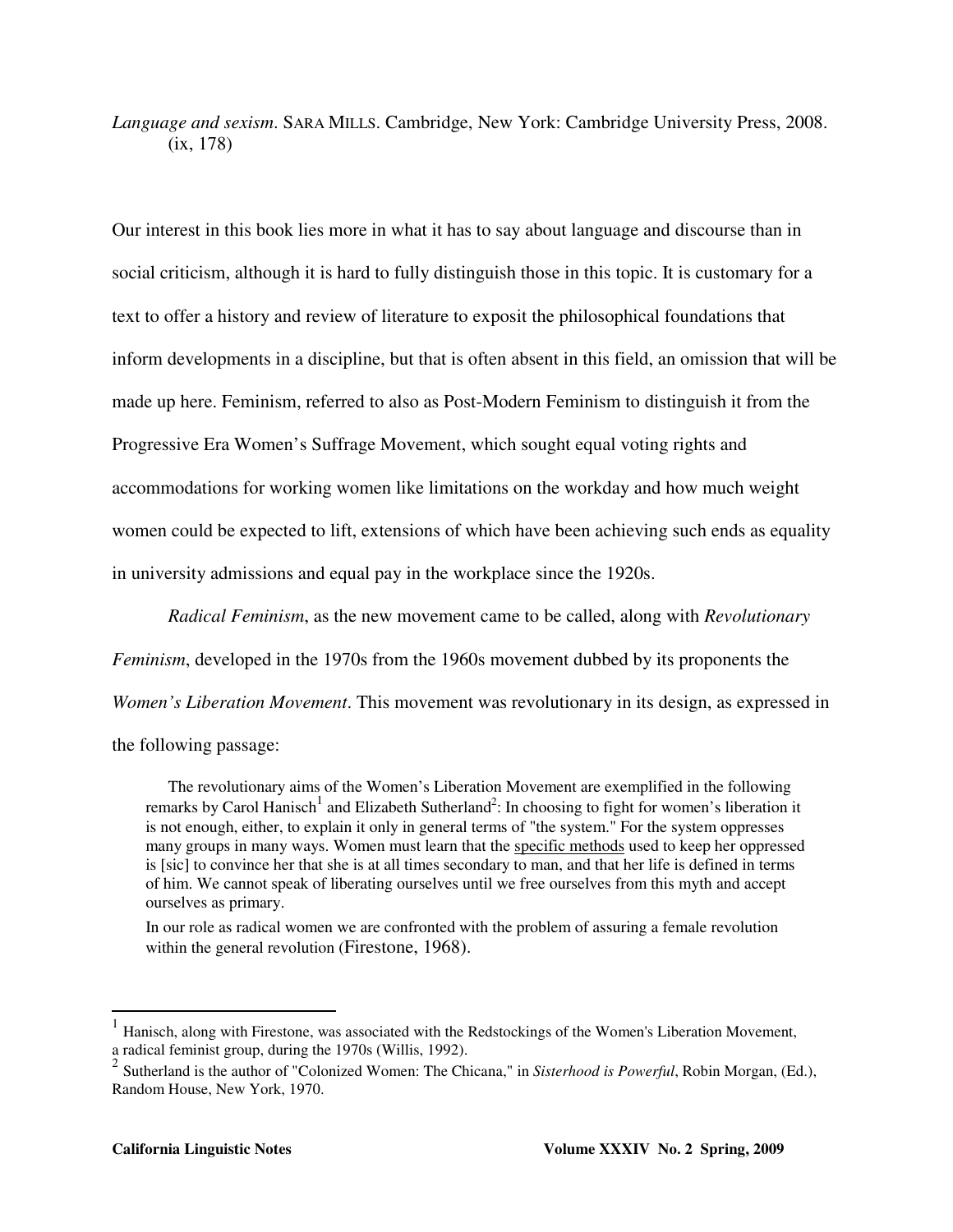This movement, informed initially by Marxist-Leninist dialectical materialism, became referred to in intellectual circles as *Second Wave Feminism* (22). Simply put, dialectical materialism inverted German Idealism, postulating that history consists of the conflict between the forces of *Progress* and the forces of *Reaction*, i.e., the Labor and Capital bases, which conflict shall be resolved by the eventual vanquishing and destruction of *Reaction* (Capital) by *Progress* (Labor).

In parallel, the dialectic of the Women's Liberation Movement recast the classical Marxist dialectic with Men in the role of *Reaction* and Women in the role of *Progress*, as the sample from Firestone quoted above demonstrates. So we read in the present text,

Language does indeed reveal to us the values of groups and institutions within our culture in the past who were instrumental in encoding their own perspectives within the language. However, the language as it is used at present and the resources available within it, reveal to us the struggles, both political and moral, over whose voices should be represented and mediated (9).

Here language is the arena of that "struggle." Classical dialectical materialism contributed the notion of social forces as masses in conflict with other masses (thus *materialism*), which conflict produces ideas and ideologies. The activities of consciousness raising and public relations undertaken during the Women's Liberation Movement during the late 1960s and early  $1970s$ ,<sup>3</sup> in its several manifestations, are informed by this philosophical basis and seek to achieve their ends, as expressed in the following excerpt:

All women suffer oppression, even white women, particularly poor white women, and especially Indian, Mexican, Puerto Rican, Oriental and Black American women whose oppression is tripled by any of the above-mentioned. But we do have female's oppression in common. This means that we can begin to talk to other women with this common factor and start building links with them and thereby build and transform the revolutionary force we are now beginning to amass (Weathers, 1969).

Evident in this passage is an accumulation of Revolutionary dialectics, each social mass in its

locus, in parallel to the classical opposition. This sample as well sets out the Radical Feminist

<sup>&</sup>lt;sup>3</sup> This was a feature of Revolutionary policy in the beginning. As V.I. Lenin put it, "The link between education and our policy should be the chief inducement in making people join us in our cultural and educational work" (1920).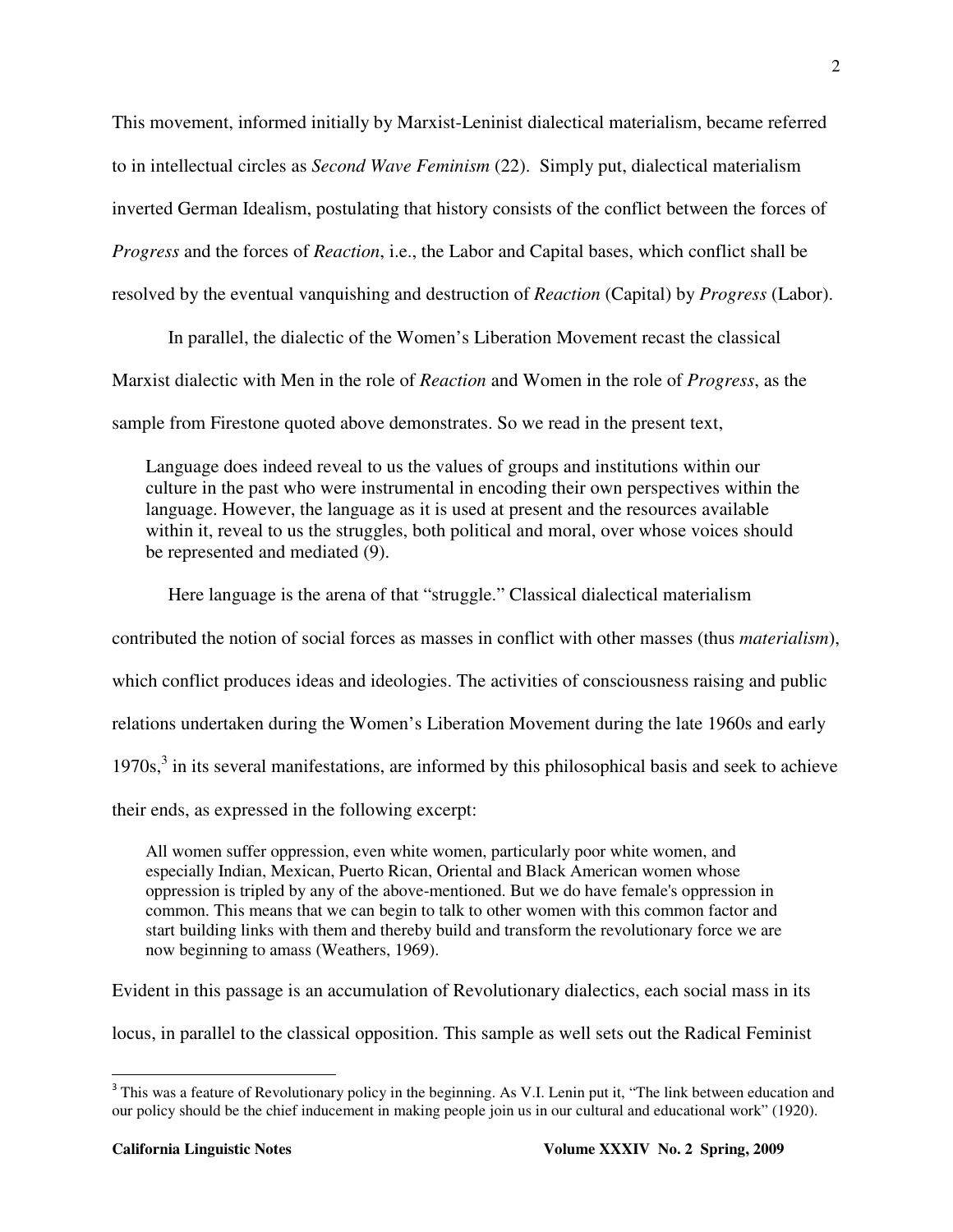program. Coded here is the basis for the ubiquitous Revolutionary refrain that 'if one is oppressed, all are oppressed, a familiar principle is evoked in the subject text, "if there was potential for damage to one woman ... it was in some ways damaging to all women" (14). This also provides a framework for consciousness raising and publicity activities.<sup>4</sup> Just as Lenin perceived the need for 'permanent Revolution', this principle provides the rationale for continuing to go over old ground, "despite this anachronistic feel to a concern with sexism, discursive structures which are available as a resource … must still be analyzed" (10).

Again, consistent with the dialectic of the Reactionary base (males) reacting against and oppressing the Progressive base (females), Mills avers, "It is clearly not the hostility of individual men alone which is responsible" (59), since "the hostility of individual men … is only possible … because there are institutional supports to see this type of viewpoint as permissible" (ibid., n 23), i.e., the "struggle" is that of the "progressive" woman base rising against the reactionary man base. The discourses deployed in the Radical Feminist "struggle" count among the "more progressive discourses" (37). Similarly, *sexist language* is posited as a category of *hate speech*, which the author sees "not as an individual expression" but as "a means for a dominant group to coalesce as a group," against the minority (99). This foundation informs Mills' approach to (Feminist) discourse, "Discourses can be seen as the 'rules' and 'guidelines' which we produce and which are produced for us in order to construct ourselves as individuals and to interact with others" (7). Thus the Revolutionary Weltanschauung informs the language philosophy component Radical Feminism.<sup>5</sup>

<sup>&</sup>lt;sup>4</sup> "[C]onsciousness-raising has become one of the prime educational, organizing programs of the women's liberation movement" (Sarachild, Kathie, 1978, "*Consciousness-Raising: A Radical Weapon,"* in Feminist Revolution, New York: Random House, pp.144-150).

<sup>&</sup>lt;sup>5</sup> This is a point of departure from the pronouncements of J.V. Stalin, who, having insisted on exporting Russian throughout the empire to serve as its common tongue and to communicate the Revolution, saw language as neither superstructure nor base. Stalin rejected efforts to assign language to diverse social masses, to one or another base, or to superstructure; he asserted, "It cannot be otherwise. Language exists, language has been created precisely in order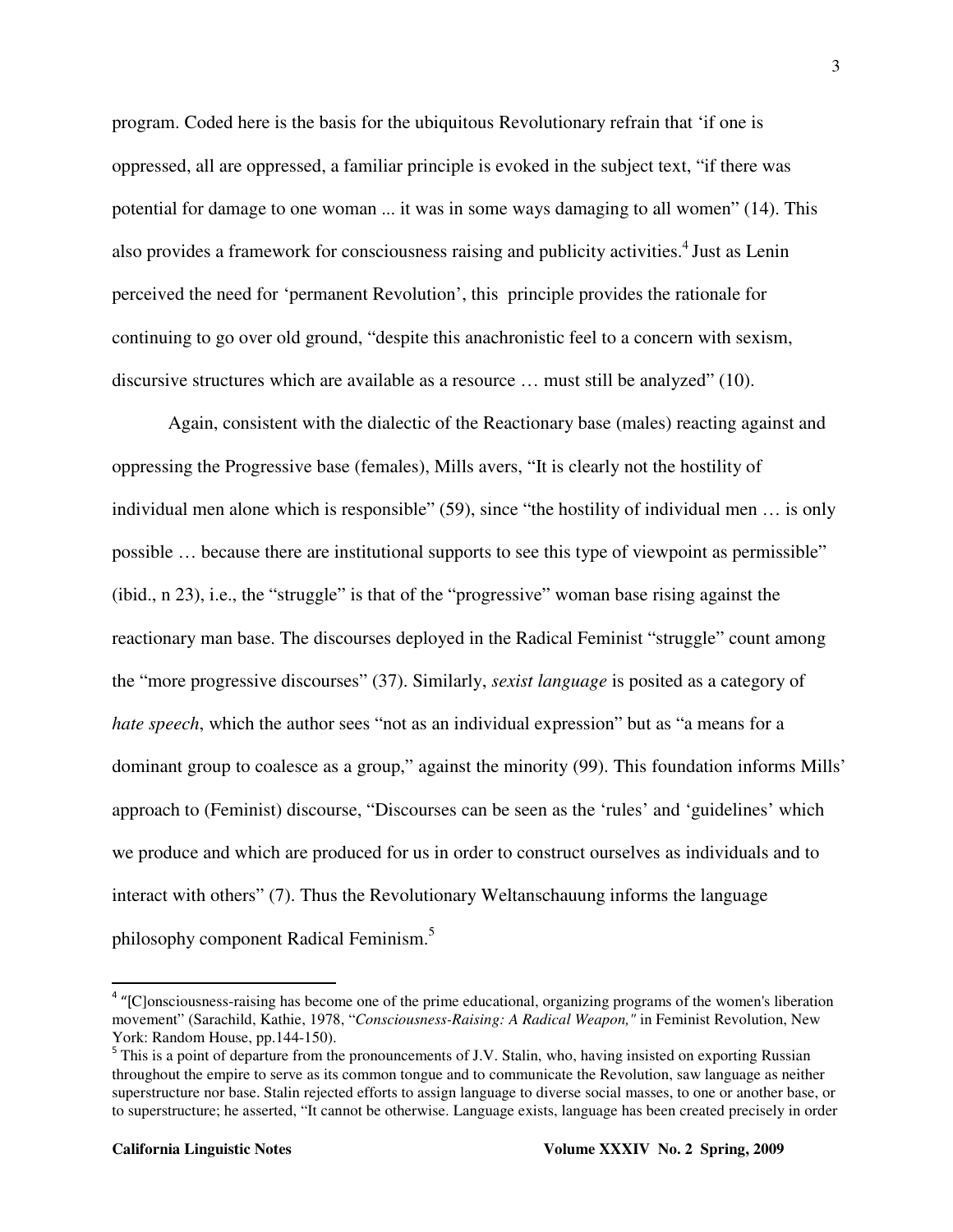*Language and Sexism* sets out to clarify positions staked out by the author and other writers in the movement in "responding to sexism" (14), to counter the emergence of the charge of 'political correctness', and to respond to what she perceives as ridicule of the Feminist language program from the public and the media. The first project involves reprising familiar examples of 'sexist language', e.g., *chairman* (now *chair* or *chairperson*)*, waiter or waitress*, (now *server*), *majorette*, *actress*, and *hostess*. One has to reach quite far back into earlier stages of the language, though, to find *aviatrix* and *tailoress* (56, f).

Pointing out how terms with such Greco-Latin gender affixes call attention to  $sex<sup>6</sup>$ inappropriately and to the disadvantage of women is a long-familiar theme in the literature, but a point that needs to be recognized in the context of these Greco-Latin stems and affixes is that they entered English on a very high sociolinguistic channel, i.e., the advent of the Norman French ruling and aristocratic classes, which led to the flowering of the Classics and the Renaissance in England, when all things Latin were exalted and these affixes marked high social status and the H diglossic variety. It seems simplistic and reductive to focus only on the sex marking element.

 Examples of pejoration of terms for females are often selected, and a number are cited here (ibid.). Examples either way are where one finds them, however. It is true that *madame* does carry one degraded sense today, but it is also true that *Madame President* has currency in

 $\overline{a}$ 

to serve society as a whole, as a means of intercourse between people, in order to be common to the members of society and constitute the single language of society, serving members of society equally, irrespective of their class status" (Stalin, 1950).

Stalin likewise denies that language is part of the base, "and at all stages of development, language, as a means of intercourse between the people of a society, was the common and single language of that society, serving its members equally, irrespective of their social status. He does recognize, "the various social groups, the classes, are far from being indifferent to language. They strive to utilize the language in their own interests, to impose their own special lingo, their own special terms, their own special expressions upon it." Yet he concludes that if language were to be so co-opted it would degenerate and be "doomed to disappear" (ibid.).

<sup>&</sup>lt;sup>6</sup> The author, like many writers in the Movement, continues to employ *gender* to refer to the sexes or sex distinctions; in current academic usage in the social sciences in the United States, however, *sex* refers to male-female-neuter i.e., *boy - girl - table*, and *gender* to associated behaviors and attitudes. Consistent with my community, I continue to use *sex* in the context of 'sex distinction'.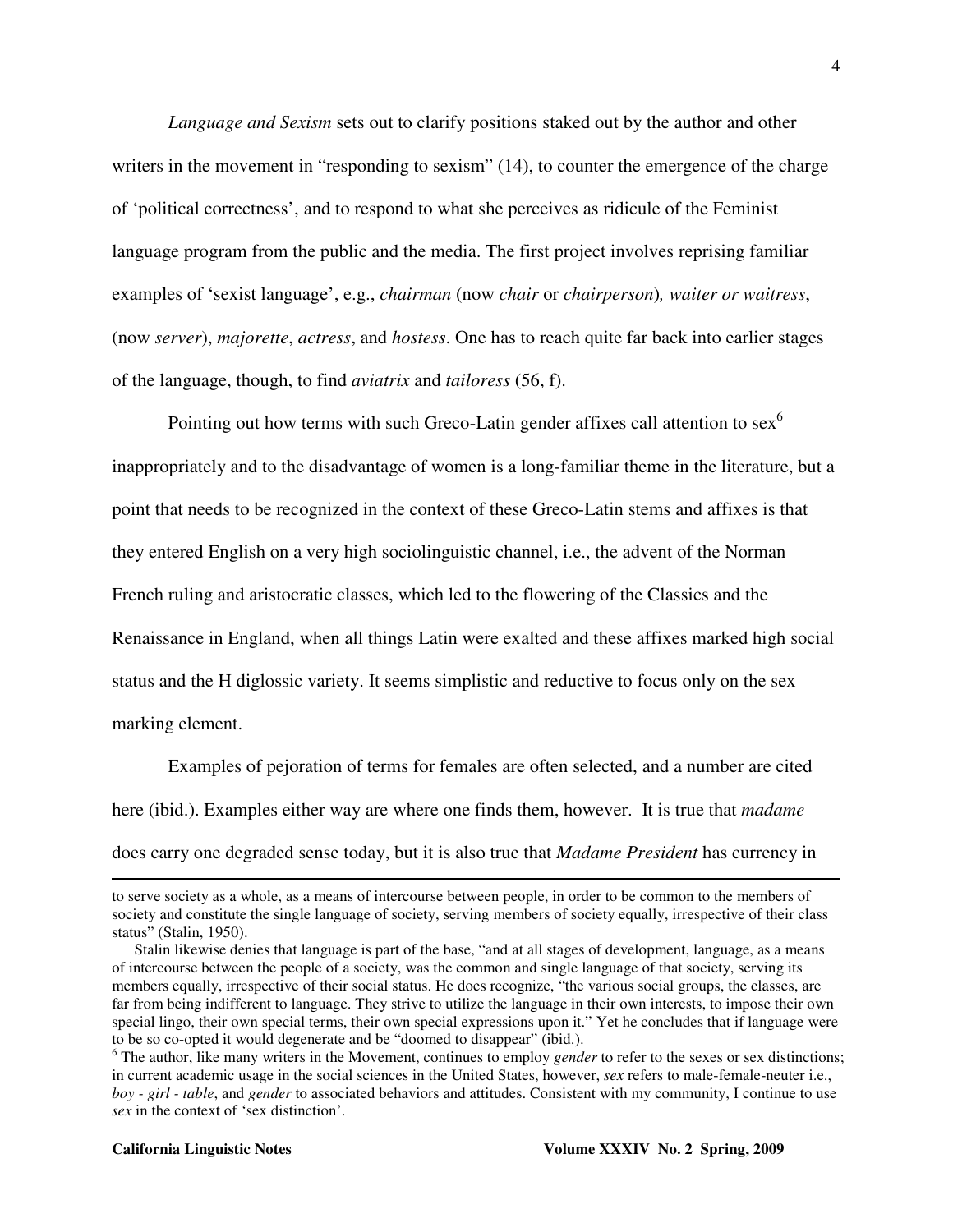our Faculty Association, and *Madame Prime Minister* was a frequently heard honorific in Great Britain quite recently. *Lady* (see 56) is cited as another example. I suppose the ironic *lady of the night* satisfies the claim, but *lady of the house* in our parents' generation occupied a formal politeness register, and *lady* is current (and indeed has been overgeneralized) as a moderate honorific. Its etymology from 'dough maker' (see any good dictionary) shows that the semantic associations have in fact elevated.

Furthermore, we have *gurle* 'young child' > *girl*, and *female*, a neologism using the Fr. stem *fem-* and –*elle* to create a dyad with *male*. Along those lines, one suspects that the reason the etymology of *woman* is "troubling" (89) is that *wyfman*, a compound of *wyf* + *man* 'wife person', attests that *man* historically names the species and samples of the species. To argue that *man* historically names 'male of the species', requires, in addition to ignoring the historical record, that one account for such a sample becoming a *wyfman*.

 Another ubiquitous problem in the literature is the question of the third person singular *he*. Evidence from earlier stages of English shows that (in pre-Great Vowel Shift OE) *he* was used for Masc & Fem Nom Sg, *hi* for Fem Acc Sg and Neut Nom & Acc Pl, *his* for Masc and Neut Gen Sg, and *him* for Masc & Neut Dat Sg & Neut Dat Pl (Pyle & Algeo, 1993). Just as the noun paradigm reduced its affix load and case and gender marking and simplified in the number of forms, so the pronoun paradigm reduced and simplified. Highlighted in these data is the fact that *he* was used with both Masc and Fem referents*, hi* with for both Fem and Neut, *his* with both Masc and Neut Sg, and *him* with Masc and Nom referents (ibid.). In fact, *she*, very likely a palatalized outcome of *heo*, did not emerge until the twelfth century, and *its* did not make inroads on *his* as Neut Gen Sg until the seventeenth century (Milroy 2007).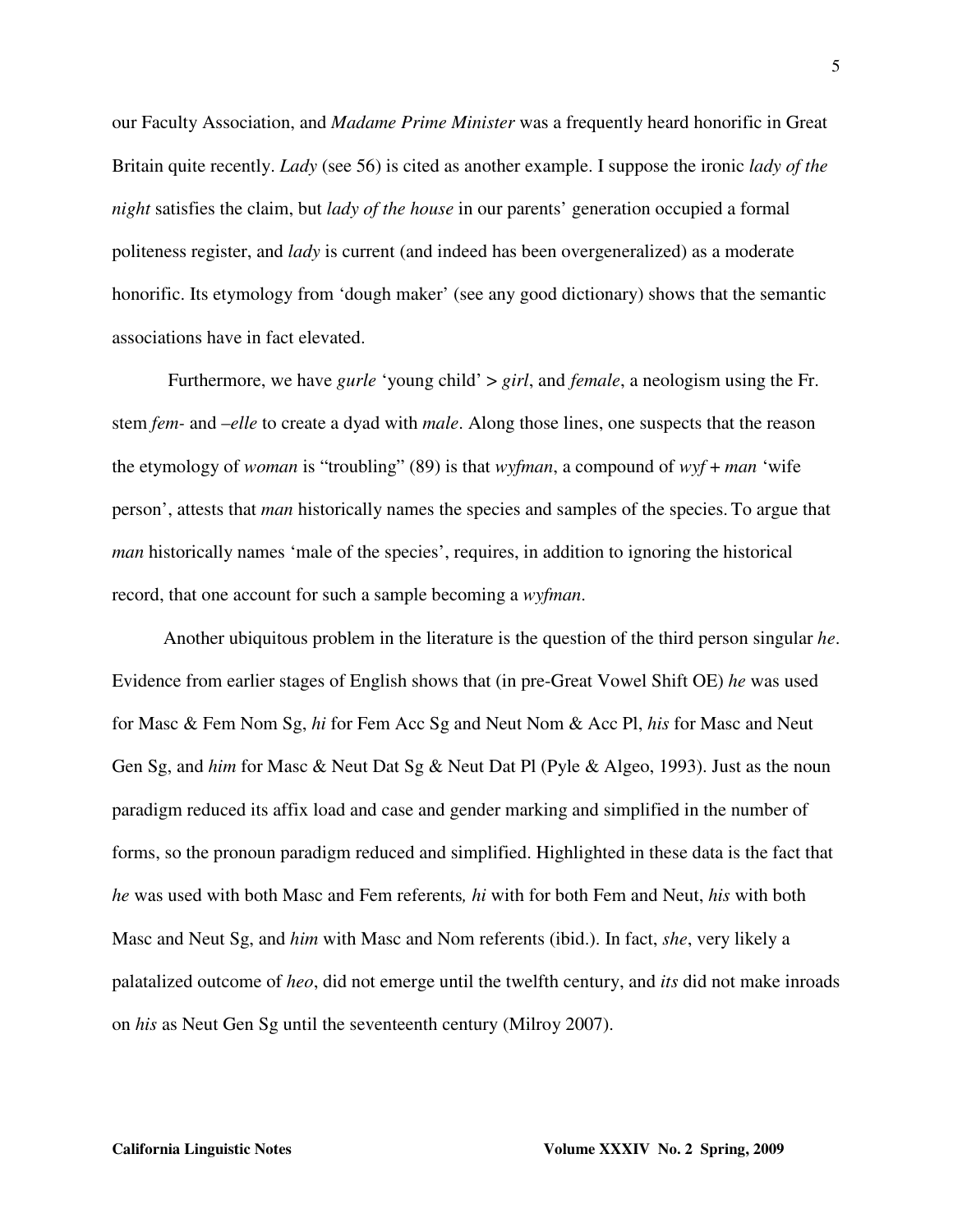Nonetheless, pains are taken to point out that a writer who objects to the prescribed delegitimizing of *he* as a non-specific, sex-inclusive pronoun by citing the historical development of *he* in his own variety is subject to a certain supercilious scorn, that he "hide[s] behind a false illusion of neutrality'" (Romaine, S, quoted 95). Likewise, Norman Fairclough is pronounced guilty of "a strategy consistently used by those attacking anti-discriminatory reforms" and "a common ploy, used to discredit anti-discrimination activists" (104).

Seeing in such responses *ad hominem* attack which avoids addressing the substance of the argument misses an important point, though. All of this information is universally known by linguists (Is it imaginable that one could achieve an advanced degree in the field without having studied it?). Evidently the philosophy of language informed by the Weltanschauung of the Radical Feminist Movement simply excludes from consideration what that contradicts its dialectic.

Readers are offered the information that grammatical gender languages not only distinguish sex, but objects as well (30, n 14) and that English is a "neutral-gender language" (in its current stage, it should be pointed out), along with the prescriptive notions that *he* and *she* refer to males and females, respectively, but *it* to objects (ibid., n 15). This prescription is fallacious. In many registers, even quite formal ones, *she* refers to ships and countries, *he* and *she* to cars and airplanes, to pets, and to diverse other material objects. *Themself/selves* is erroneously represented as a coinage of Feminist writers (48); this is in fact a form long associated with vernacular varieties of English on the Isles and was very early transplanted to the Americas. The OED records it from the fourteenth century, and the Canadian Ministry of Justice recommends supplying *themselves* with a general singular referent (but avoiding *themself*). The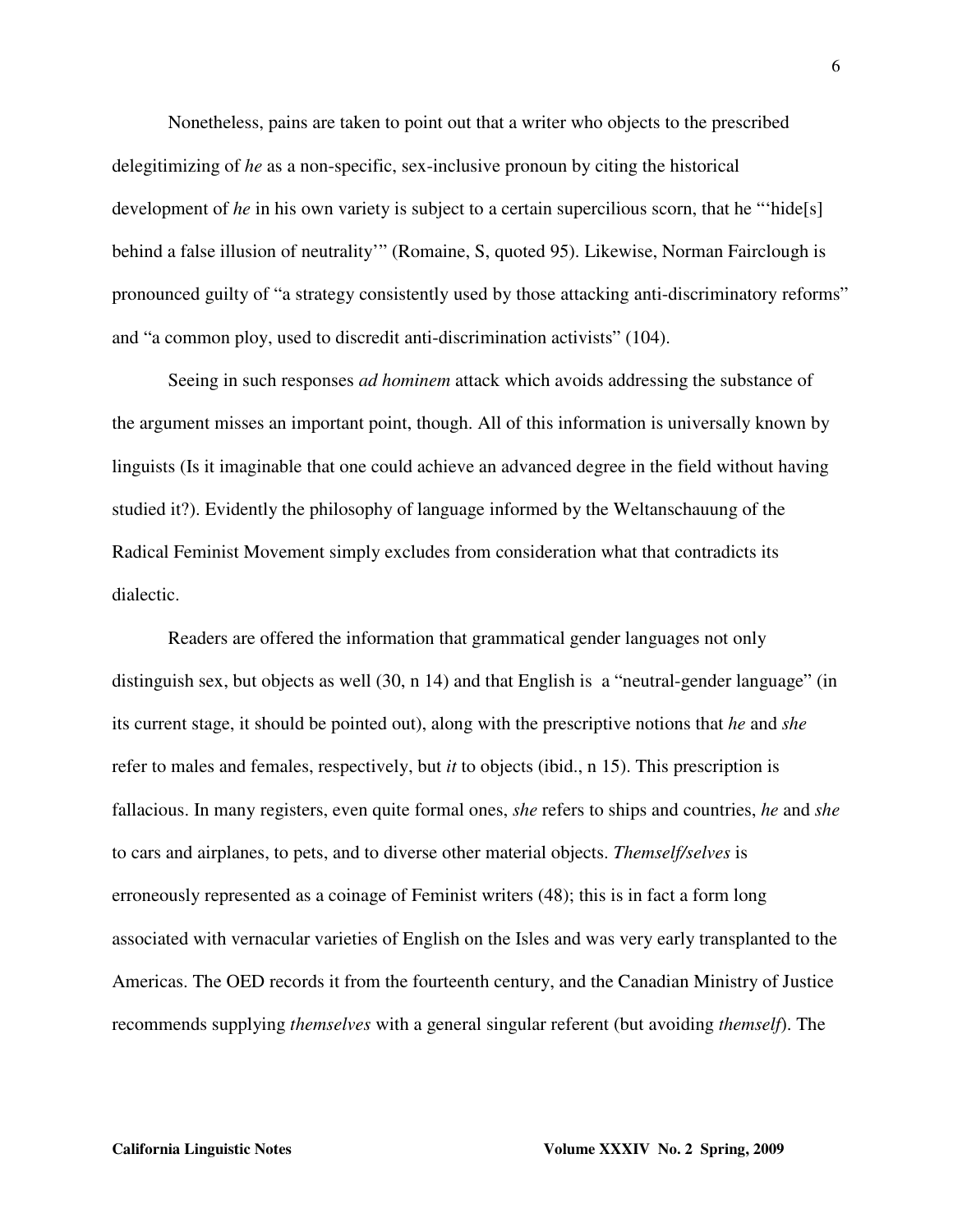survey results cited that show that a majority of speakers use *them*, etc., in singular contexts (ibid.) reflects this history.

The author's foray into Spanish is not more fruitful. Occupation terms are cited in their *grammatical* gender, which persist, despite the efforts of feminists and some others to create a new convention which alters noun inflection according to the *sex of the person*. Ignored are such common terms as *tenista* and *pianista* (both Fem), which, arguably, on the professional level are represented by at least as many men. The language philosophy here conflates grammatical gender and sex-marking, "For those languages with a grammatical-gender system … sexism is much more embedded" (30). That is simply erroneous, to whatever one attributes the development of the grammar. And that is the central issue. When it is noted that Arabic *qal* 'stop', as it appears on road signs, uses the Masc Sg form, which applies to females "by convention" (30), one is left with a choice: did these conventions develop in the community of (all the) speakers 'naturally', or did, as is represented here (31), the males create and coerce the females into using Masc grammatical forms to oppress them? The answer to this question is the basic premise of Radical Feminist language philosophy.

Likewise the role of spell check and dictionaries is mistaken. Dictionary compilers, in the tradition of Samuel Johnson, note the forms of words and the senses they convey according to the usage of contemporaneous writers and editors; they do not "standardize usage" (45) but reflect it. Thus definitions and even forms change from edition to edition; this reality is the opposite of the notion that they prescribe usage. And spell checking routines in software applications refer to a dictionary data base licensed to the software developer. This is the reason that not only certain forms fancied by Radical Feminist writers, but many of the current terms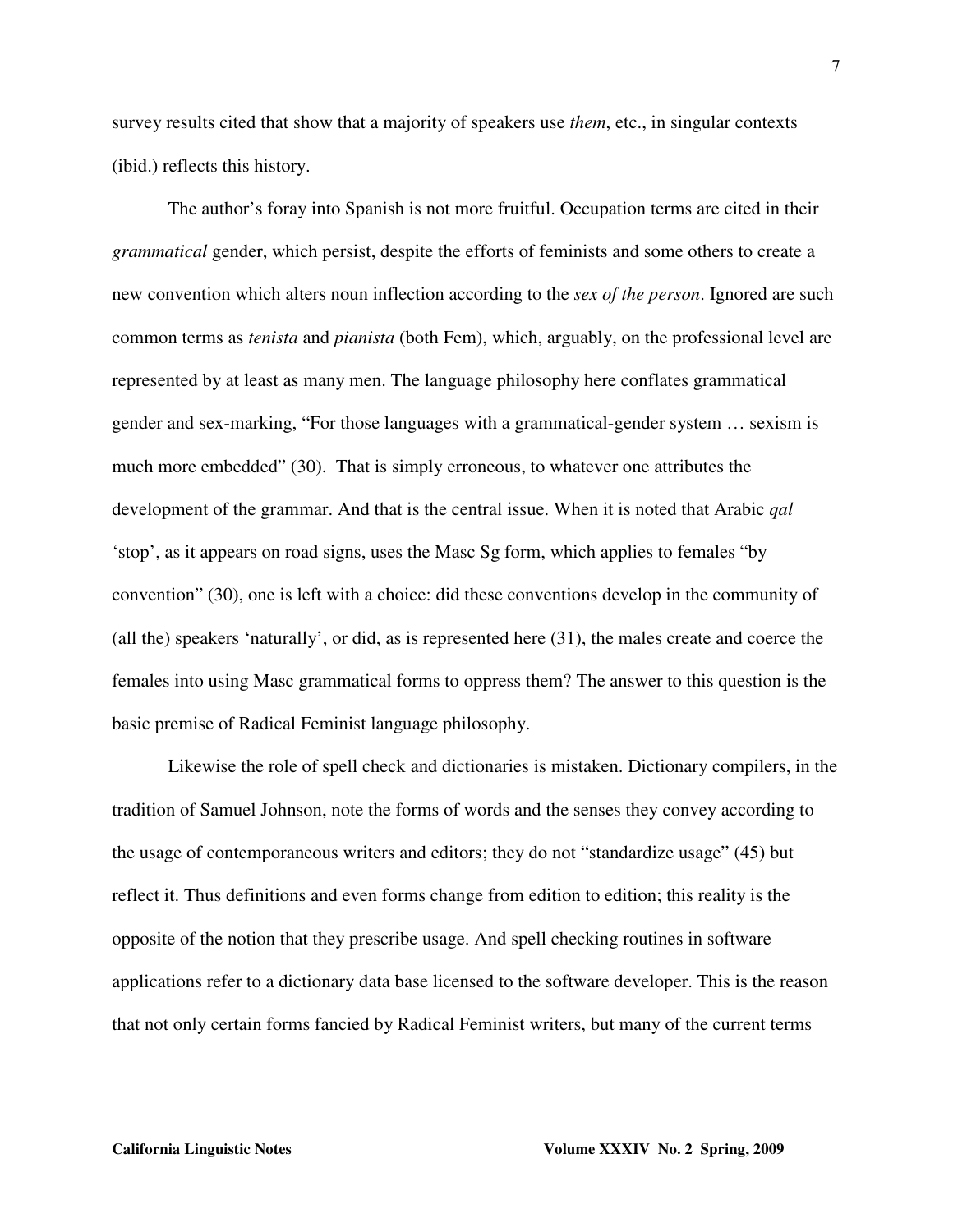and neologisms in academic fields are 'rejected' by spell checkers — they have not arrived in the dictionaries yet. But serious scholars use them anyway.

Kramarae and Treichler's *Feminist Dictionary* is cited for quoting from Feminist writing, replacing, e.g., the conventional definition of *cosmetics* with "a mask used primarily by women which can be an aid for performances of various kinds" and "man-made chemicals that clog your pores and make your eyelashes fall out" (45, 46). The ideological presuppositions that guide these glosses are clear.

The question of popular usages in general and dictionaries in particular leads to the second major purpose of the book, countering the charge of 'political correctness'. The Radical Feminist language program has suffered something of a setback from the popular notion that its prescriptions amount to *political correctness*, i.e., a prescribed set of usages, motivated by an ideology, imposed on the general society by whatever institutions that those who subscribe to the ideology control.

The notion *political correctness* has a colorful history. Early in his regime, Stalin warned of a "Right Danger" in the party, anticipating his disposal of Molotov; he subsequently admonished the Party to avoid the "Left Danger," preceding the murder of Trotsky (1928). Astute Kremlin watchers saw in those warnings a precursor of ideological changes and shifts in political influence; they recognized that their safety, not to mention their careers, depended on a seeming consistency with the new Party line. In China, history books record the valiant struggle of Mao's Revolutionary Army that independently defeated the forces of Imperial Japan, ending World War II, while geography books still identify the landmass adjacent to the Mediterranean, and between Egypt, Lebanon, Syria, and Jordan as *Palestine*, a residual recognition of its erstwhile Soviet ally's client, the Palestinians. After two historians traced the route of Mao's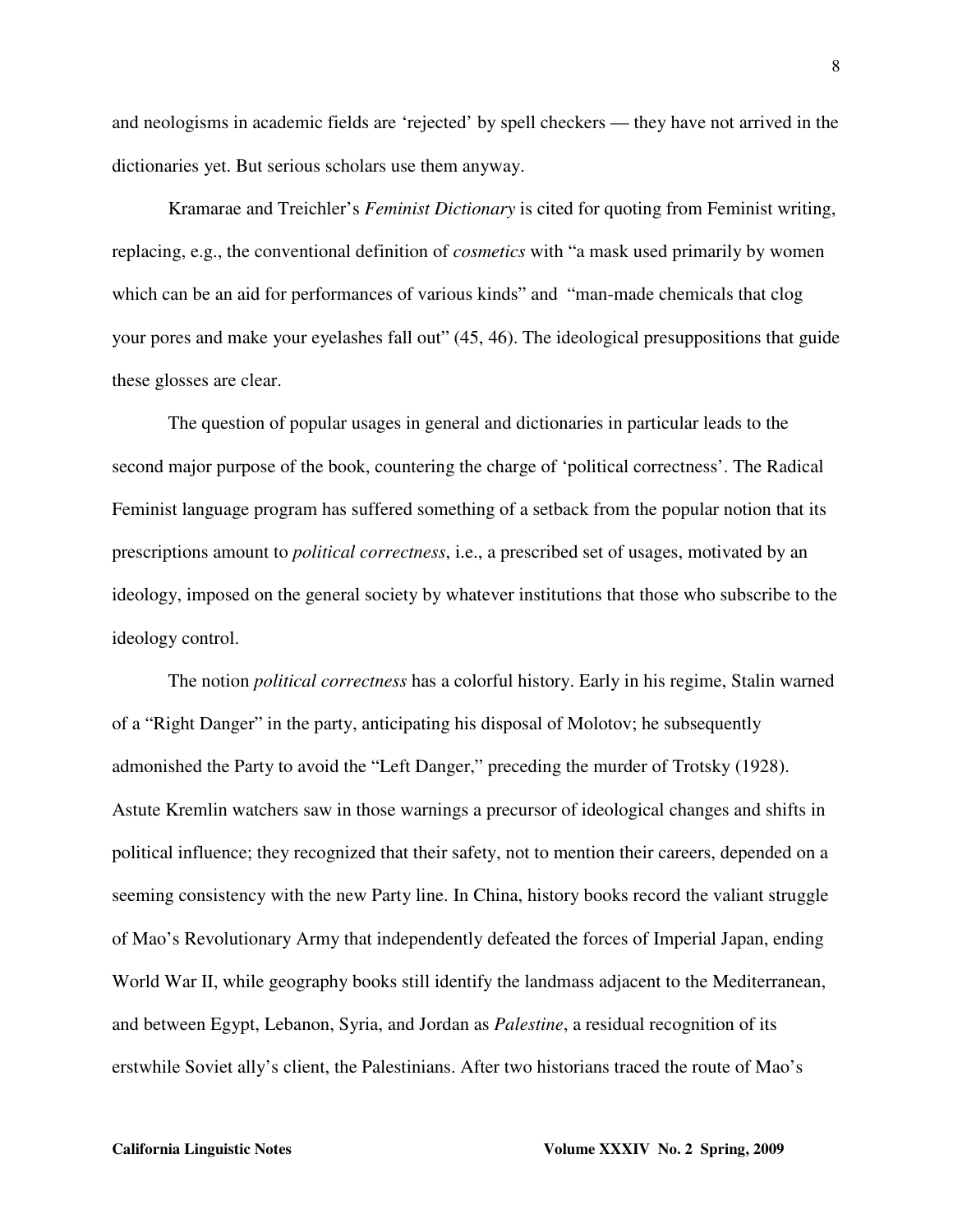"Long March" and found that the legendary 12,500 kilometer route in fact extended a bit more than  $6,000$  kilometers, they were met with official outrage and dismissal.<sup>7</sup> The political phrase for this in Russia was *politicheski gramotnyj* 'politically educated' i.e., one understands current political trends and behaves accordingly. This kind of ideological toeing the line has become a way of life. $8<sup>8</sup>$ 

As is the situation with many popular conceptions, the senses in which *political correctness* is used vary, but they have in common the idea that some ideologically motivated attitudes or behavior is prescribed and imposed. The linguistic "relabeling" (157) of terms for occupations and social groups is carried out to achieve ideological ends. It is a core element of the Radical Feminist Weltanschauung that *sexism* "needs to be thoroughly challenged" (161). To bring about its objectives, the movement advances campaigns that "are not concerned simply to change language, but to draw attention to ways of thinking and behaving" (161). As an example, the author characterizes the effort to "rename … Christmas tree a holiday tree" as "renaming something in a more inclusive way" (105). Debra Cameron is probably right when she says, "what many people dislike is the politicizing of their words against their will" (quoted 93). Members of the general society perceive the ideological basis and motives for such efforts, thus the response that the attitudes and behaviors they promote are *politically correct*.

The process of "relabeling" that is a significant element in the Radical Feminist language program are explicitly intended to "reform" the language and thus the society that uses it by changing attitudes about what is acceptable usage: "Anti-sexist language campaigns and activism … constitute a call for change at the level of material practice" (161). This goal evokes the principle of Linguistic Relativity, although the closest the author comes to overtly

<sup>&</sup>lt;sup>7</sup> "The 25,000 *li* of the Red Army's Long March are a historic fact and not open to doubt." *The Beijing Daily*. In Richard Spencer, *Daily Telegraph*. March 4, 2006.

<sup>8</sup> In your department, may an applicant refer to the *chair* of the search committee as *chairman*?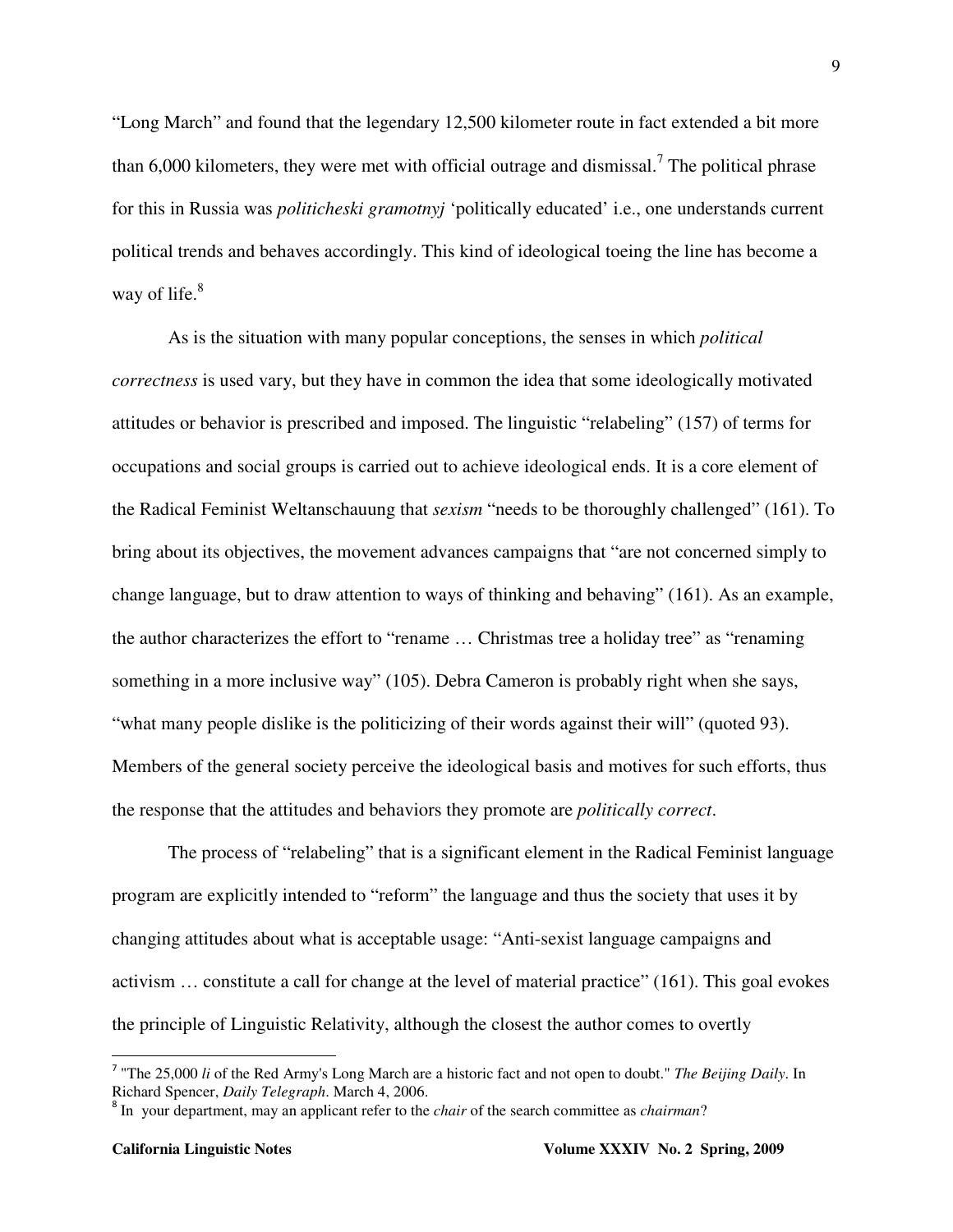acknowledging that is the remark, "I do not see language as simply reflecting social structures. There is a much more complex relation between language and culture" (17, n. 9). On the one hand, the notion that "sexist language" reflects institutions which oppress women presupposes the view that language expresses culture, but the Radical Feminist response, on the other hand, as manifest in their language reform projects and prescriptions, is rooted in Whorf's theory that language dictates cultural worldview, which it is their goal to change.

Readers should be reminded that institutions have prescribed the kind of 'reforms' that Feminists propose to avoid language they see as 'sexist'. In Great Britain the Sex Discrimination Code (1975) bans the use of sex-specific terms in job advertisements. The American Philosophical Association prescribes the alternation of *she* and *he* in nonspecific contexts. Every publication organization has established standards. The *Guardian*, for example instructs writers to avoid reference to occupations with sex-specific terms (Marsh & Marshall, 2000).

The history of these types of such "reform" programs in influencing the general population, though, is not encouraging. In post-Revolution China, traditional salutations *xiao* 'young' and *lao* 'elder, an honorific', which participated in the polite register but which seemed to the Mao Revolutionaries to carry forward the ideology of traditional class distinctions, were replaced prescriptively by *tongzhi* 'comrade'. Soon enough, though, the universal outcome in the language was *xiao tongzhi* and *lao tongzhi*. Today, three generations of Party rule later, *tongzh*i is heard only in very formal political speech. Likewise, *cripples* were relabeled *handicapped*, followed by *disabled*, by *special needs*, and even, in some contexts, *special abilities*. But at each step existing attitudes simply transferred to the newly approved term. Consider also the situation of *crapper* → *toilette* → *toilet* → *rest room, WC , plumbing*: no matter you call it, you still cannot talk about it at dinner.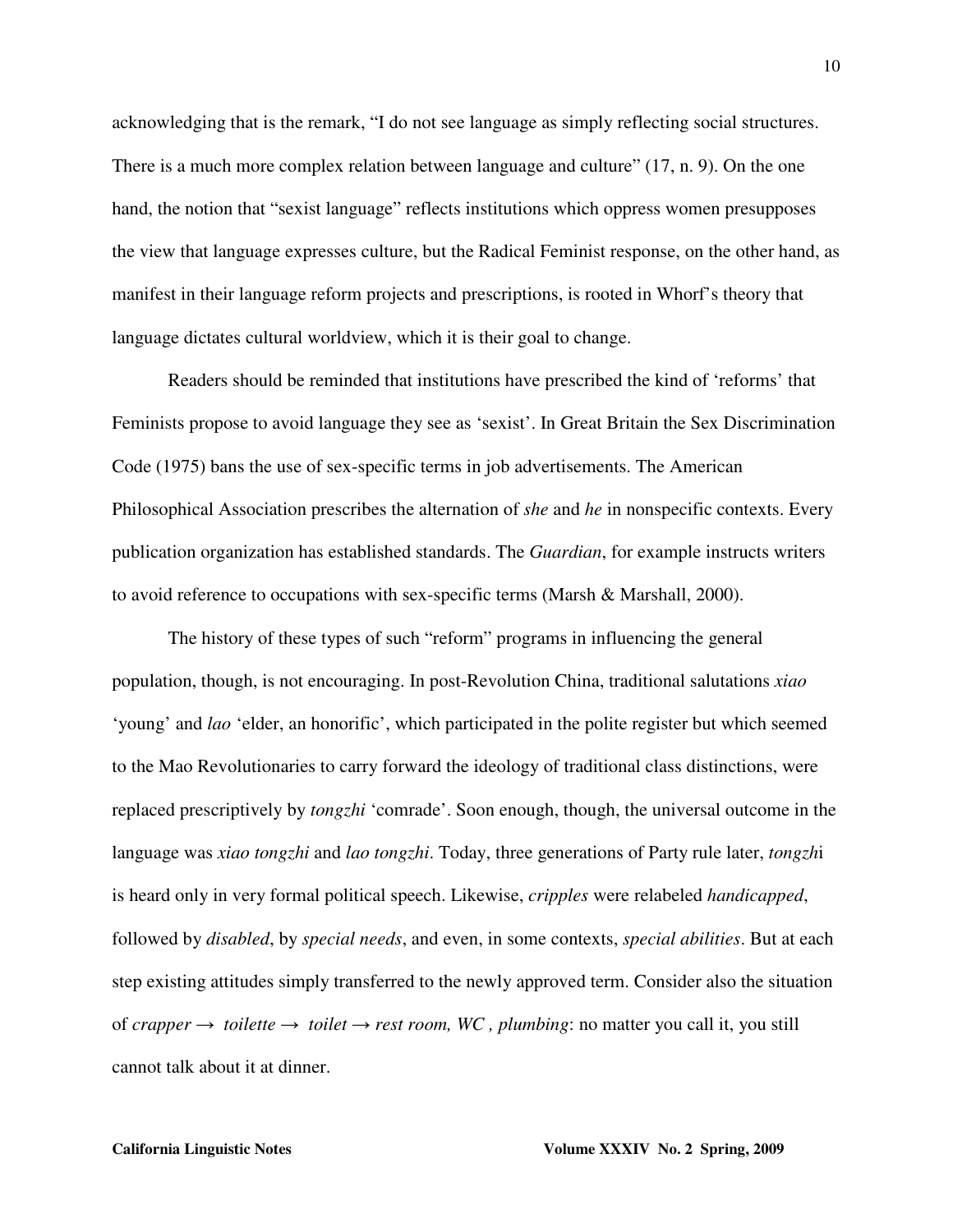In his Preface to *The History of the Adventures of Joseph Andrews and his Friend Mr. Abraham Adams,* Henry Fielding defines the Ridiculous, "The only source of the true Ridiculous (as it appears to me) is Affectation" (1742); this alone, Fields declares, merits laughter. Much attention in the present text is given to the ridicule that the Radical Feminist language policy is occasionally subject to. As in responses to political correctness, more than a little of this can be attributed to impositions that are Ridiculous.

The alternative spelling  $\langle$ wimmin $\rangle$ , complete with its traditional gemination of the  $\langle$ m $\rangle$ , to avoid the etymological associations with *wyf* and *man*, satisfies this criterion. After all, no matter how we spell the word, it remains the word, and its history is as it is. Another qualifying attempt at "relabeling" is *herstory*, on the specious grounds that *history* is a compound of *his* + *story* (but not *hers*). Whatever the realities of whatever ideological constraints operated in any particular writing of any particular history, the word is an import from French *l'histoire* (n.; Fem, by the way). The orthographic  $\langle h \rangle$  represents a phone that was lost in French (and Spanish) but one realized in English at some later point, probably as a 'reading pronunciation'; furthermore, *his* ends with /z/. The word may be cognate with *story*, but nothing to do with *his*. Examples of this kind, like the *holiday tree* above, do strike the ear as ridiculous. It is an error to blame the media for these perceptions.

Whatever the manifold ideological biases of any reporter, editor, or publisher (and supporters of every facet of every issue seem to have their complaints about this), in the end the livelihood of those in the business depend on producing a product that can be marketed to their publics. A compelling analysis was offered of an article in the *Guardian* about Foreign Secretary Margaret Becket and articles in the *Independent* about Baroness Blackstone and Paul Mackey, which focused on differences in the way the subjects were discussed and the information offered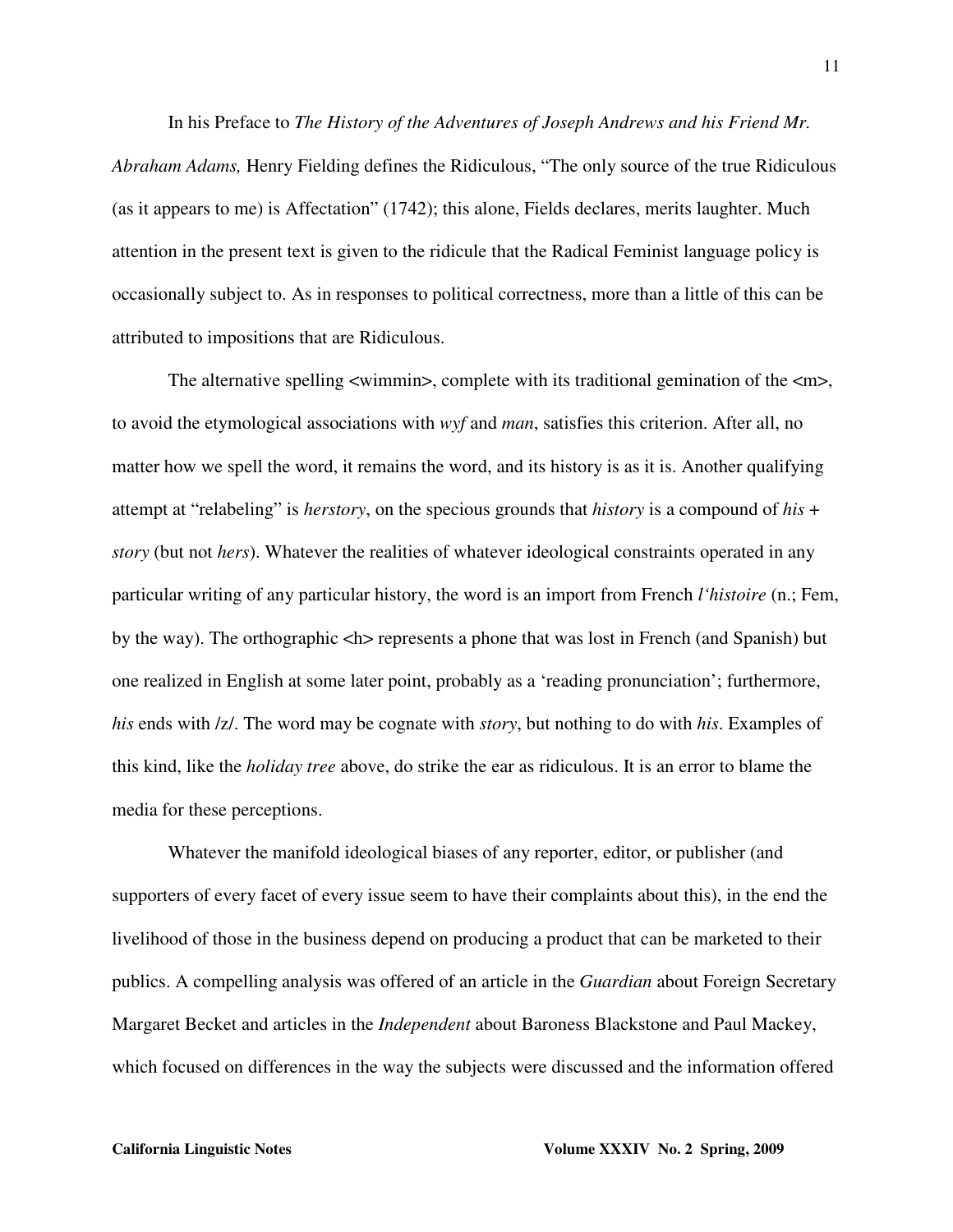about them. But the analysis stopped at the ideological border, without considering discourse questions of audience and their expectations, and the nature of the news business, "When a dog bites a man, that is not news, but if a man bites a dog, that is news," i.e., the domain of the news industry is the exceptional.

A curious form of pseudo-syllogistic argumentation is employed in numerous spots, including the discussion of *loutism* and the so-called *New Lad* culture (130, f). A Sunday Supplement topic (i.e., usually a social stereotype, about a supposed social trend one reads about as a feature in the Life-Arts section of the Sunday newspaper, such as living in without being married, single or divorced mothers managing kids and work, 'boomerang kids', etc.) is evoked as a socio-cultural reality, and the opinions of fellow writers in the Movement are quoted to account for its causes, which provide the support for conclusions drawn about it. Entertaining male stereotypes in this way in this kind of text is disappointing.

In a world in which women have for more than 20 years constituted 60% of university admissions, and in which women's positions in the professions and in business largely reflect these trends (more women than men have careers now (Marsh & Marshall), the opportunity exists to develop new insights about how language and discourse reflect this participation of women, such as the utilization of linguistic resources and discourse strategies to convey competence, negotiate and allocate power, and express authority, both between the sexes and among women competing and cooperating in the professional sphere. That hope was disappointed, though. Not a whisper to address any of this. What was served up amounts to a cold plate of the same old, albeit updated and redigested, refried beans.

## References

Firestone, Smulamith. (1968). *Women and the radical movement.* New York: The New York Radical Women. Accessed at Scriptorium.lib.duke.edu